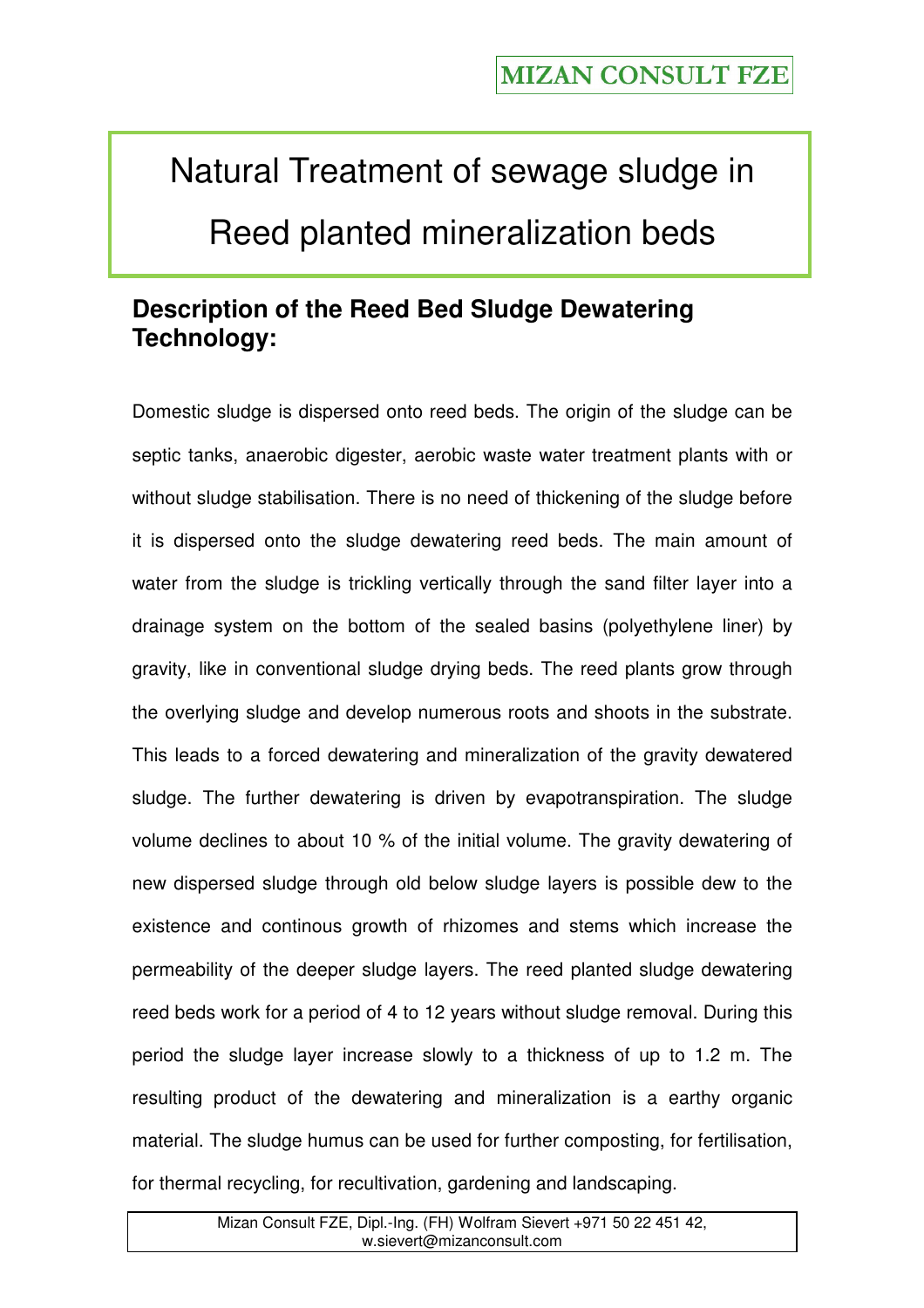| Description of the sludge dewatering process in reed planted beds |  |  |  |
|-------------------------------------------------------------------|--|--|--|
|                                                                   |  |  |  |

# **Flowscheme of operation**

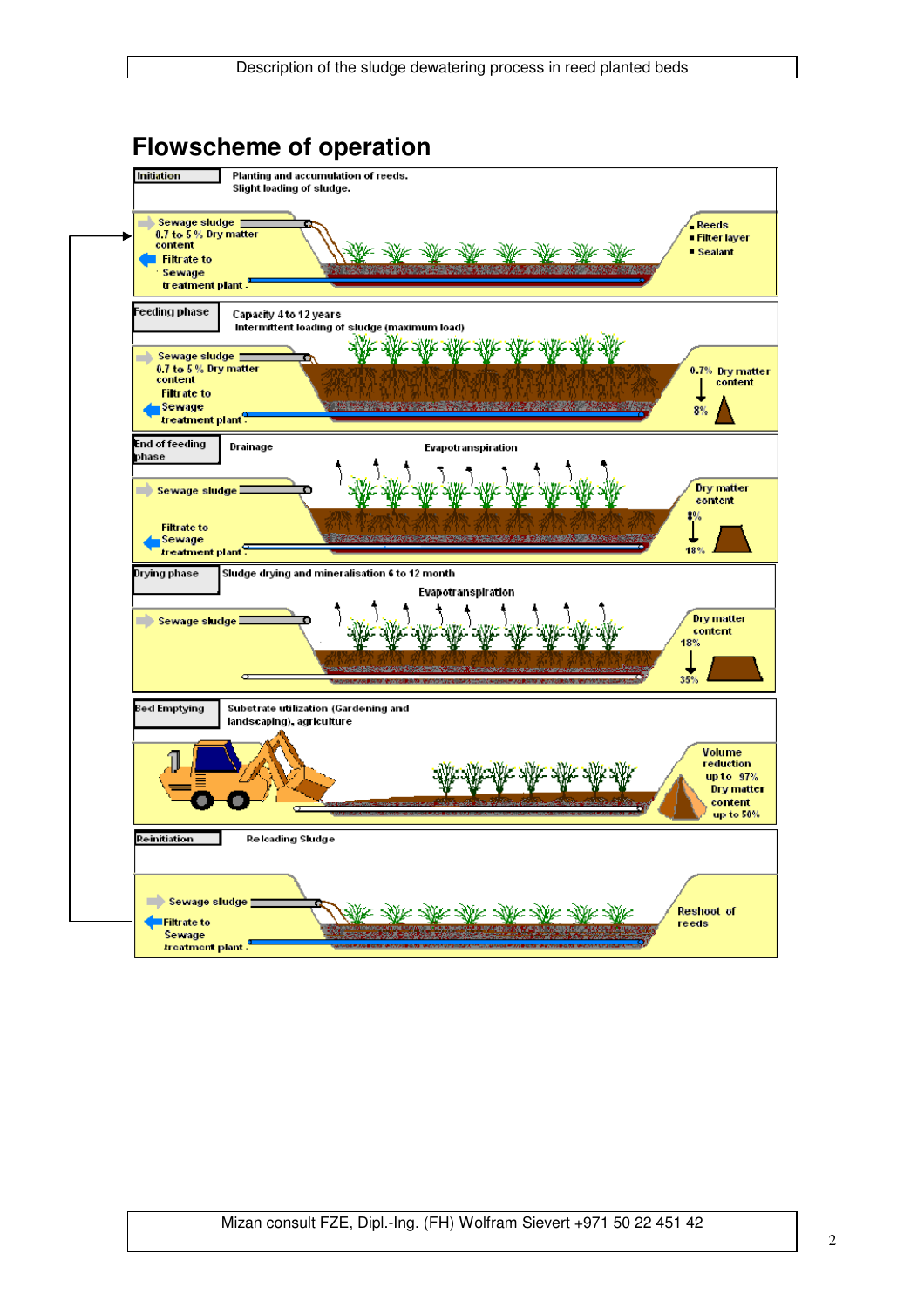# **Characteristics of sludge conditioning in reed beds**

- Periodically loading following a specific schedule
- Load depending on the dry matter content, degree of stabilisation and climate
- Sludge removal after 3 to 7 years, depending on height of freeboard, subsequently reloading for the following period
- Further composting of the sludge humus inside or outside the reed beds
- Material recycling of the final product  $(>40 %$  dry matter content)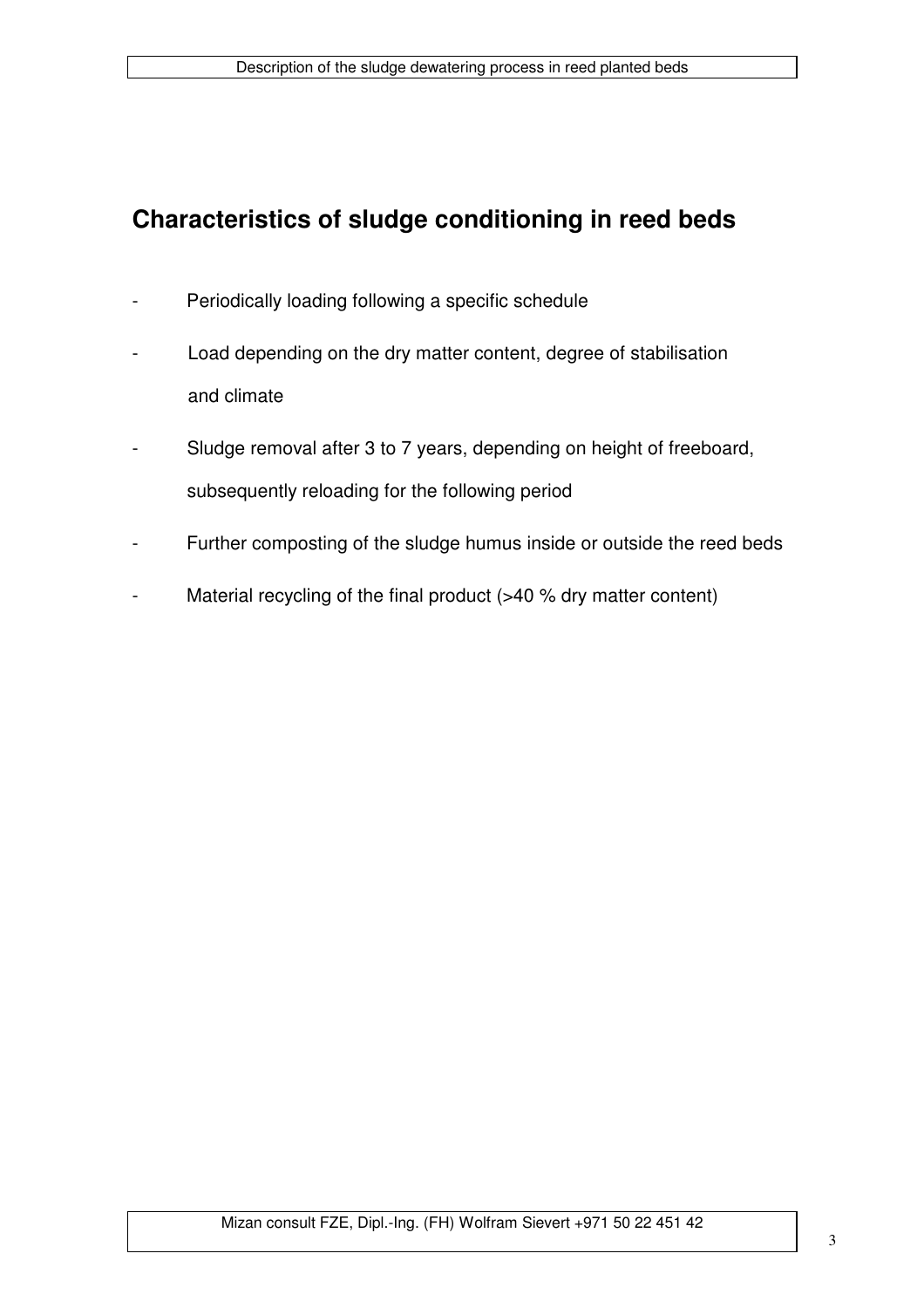# **MIZAN CONSULT FZE**



Relevant Processes:

 Stiring of the blades, evaporation, transpiration, microbial dismantling of organic matter, aeration by the reeds and over the surface, burrow by rhizomes and worms, gravity dewatering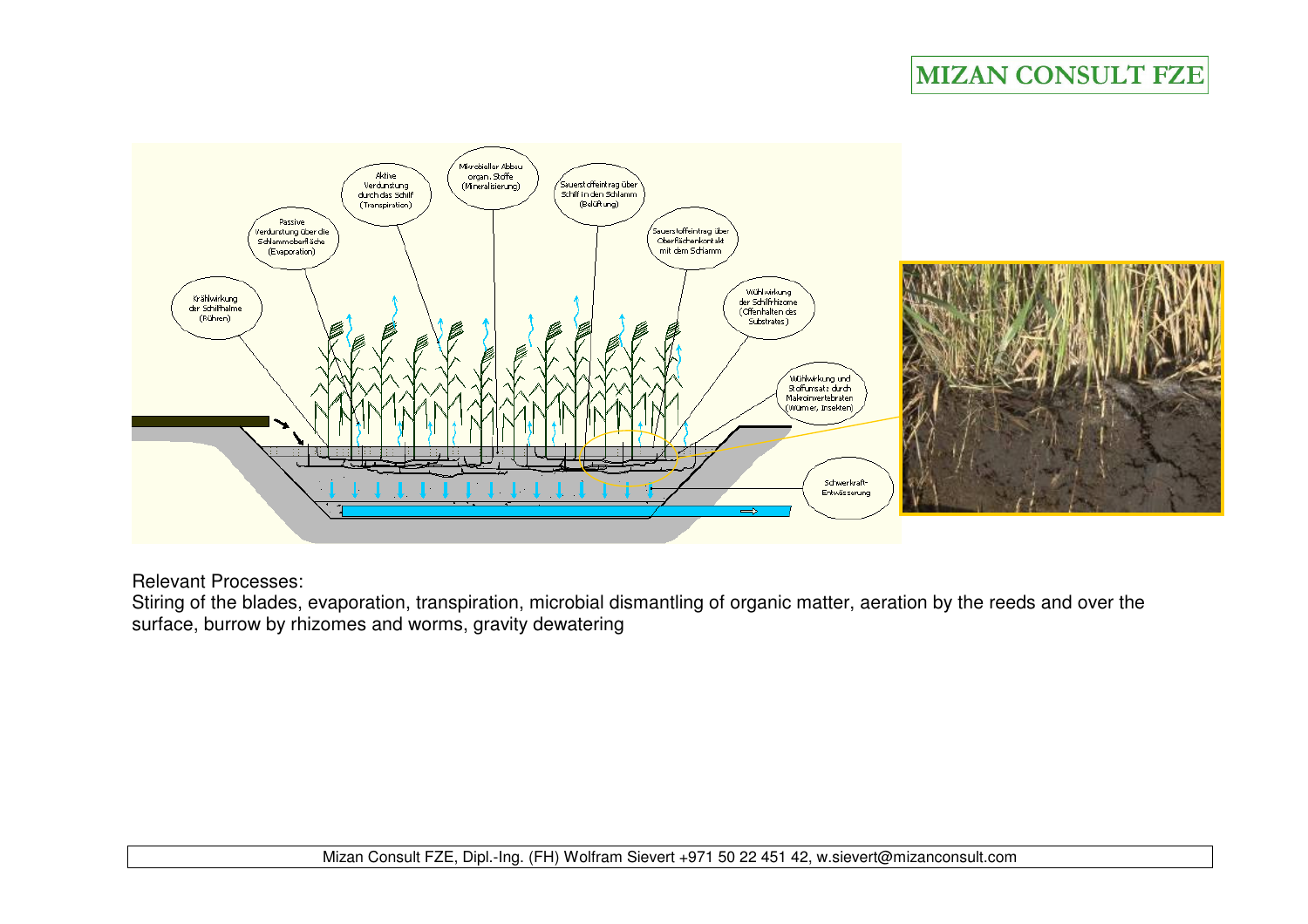#### **The role of the reed plants**

The domestic sewage sludge gradually underlies a fundamental and constant conversion into earthy substances. The following processes in the rhizosphere of the reeds are responsible for this conversion:

- $\circ$  The reed plants transport oxygen via the culm into the root space, inducing a rich bacteria community. Bacteria are responsible for a partial mineralization of organic substances. The reed planting doubles the microbiological activity (degradation and conversion of organic substances) compared to unplanted sludge dewatering beds.
- o The plants are able to dewater the sludge at high osmotic pressures and transpirate water by their leaves.
- $\circ$  The reed increases the water conductivity of the rooted sludge thus supporting its selfdewatering to the drainage system.
- o The permanently growing rhizomes and roots lead to a continuous conditioning and restructuring of the settled sludge. While the overlying sludge layer is still black by the precipitated iron sulphide and is still of a muddy consistence the underlying layer already has turned into brown sludge humus. It is well dewatered and has a crumbly structure.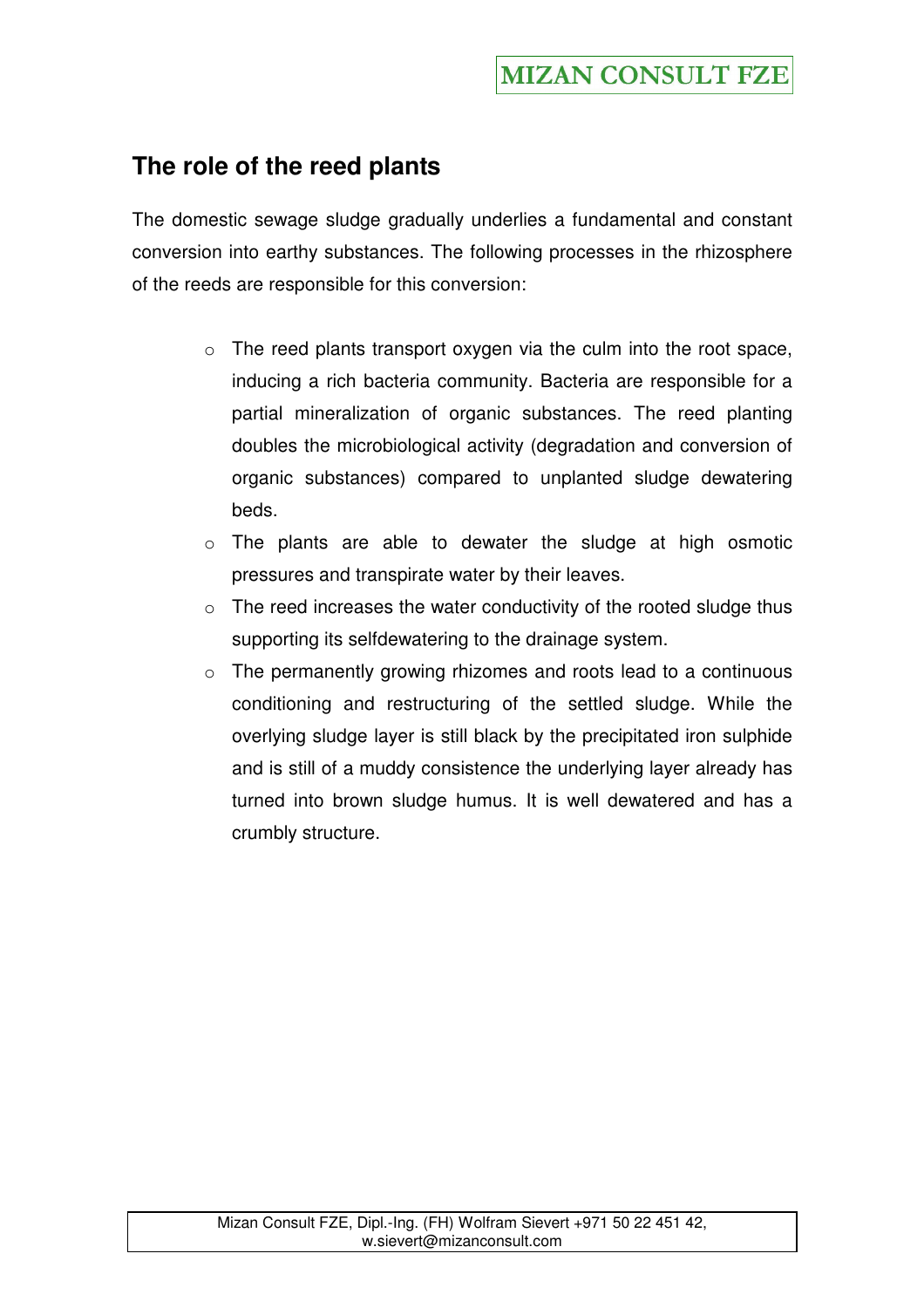#### **Goals of reed bed sludge dewatering and mineralisation**

- 1. Dewatering of raw sludge to a dry matter content of about 50 %, while the volume is reduced to 10 %.
- 2. Reduction of costs for electricity, maintenance, repairing, personnel, and operation (analysis of soil and sludge, tankering etc.)
- 3. Sanitising of the sludge humus by composting it for another year after an operation period of 4 to 12 years.
- 4. Increasing independency of municipalities concerning political decisions connected with agricultural sludge recycling.
- 5. Producing a dewatered material, which has a great variety of applications and recycling alternitives.
- 6. Formation of a secondary biotope consistent of marsh plants (helophytes) and of associated wildlife.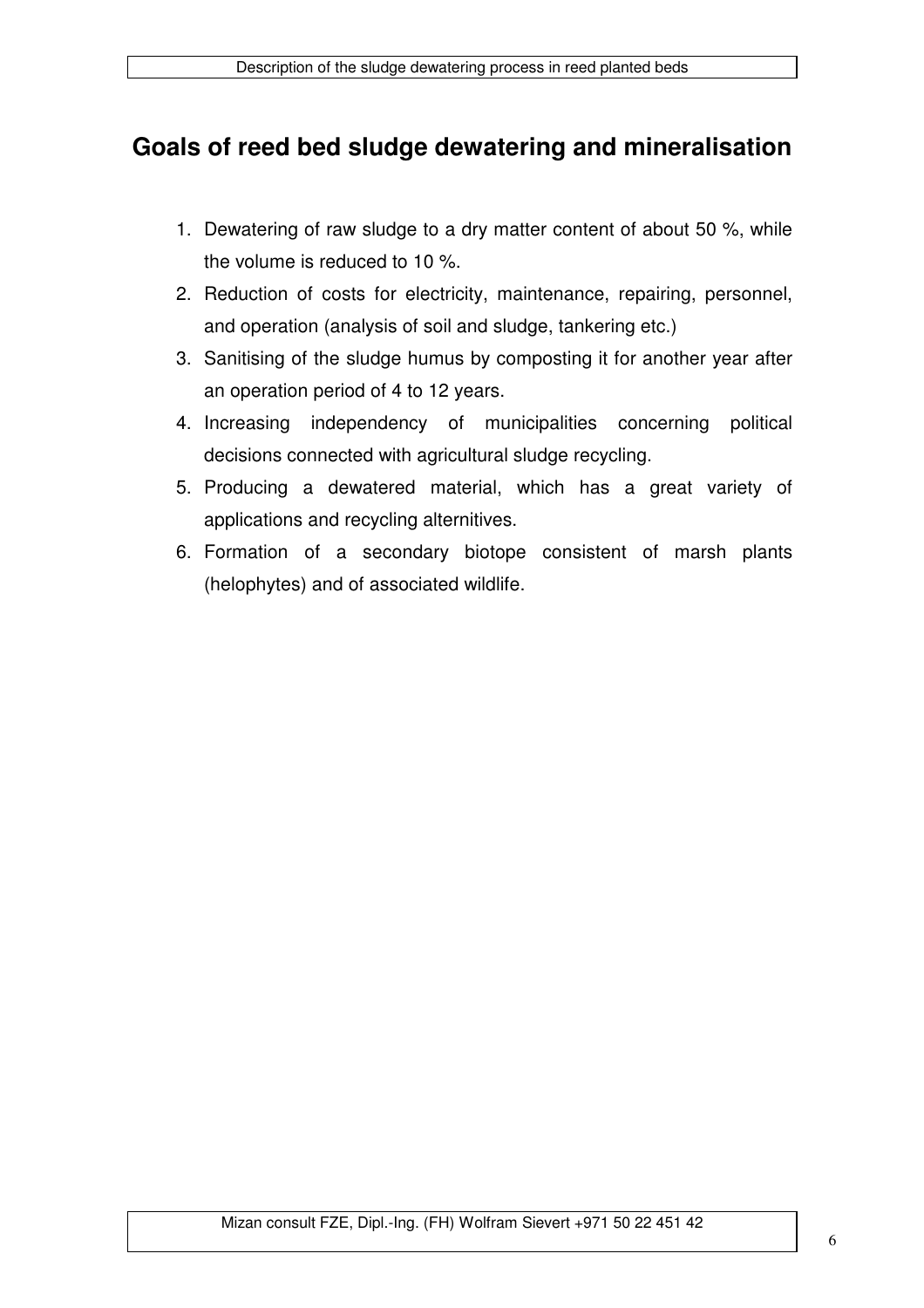#### **Potentials of the technology**

The sludge of 2 to 6 inhabitants (person equivalents) can be dewatered per m² reed bed area depending on the specific sludge quality (watercontent, method and degree of stabilisation) and climate. A dry matter content of about 30 % can be achieved within a short period, making the reed bed dewatering a real alternative to thickener and chamber filter press and wire press. After a longer operation dry matter contents over 60 % are possible. The resulting sludge humus is completly stabilised (non-smelling) and has a crumbly earthy structure and a high waterstorage capacity (like humus), which can be used as garden mould without additional costs. Thus the cycle of nutrients can be completed. Complete sanitising can be reached by storing the sludge humus for a period of one year outside the reed beds. Following applications are possible for reuse of the mineralized sludge:

- $\triangleright$  Agricultural recycling
- $\triangleright$  Gardening
- $\triangleright$  Recultivation
- $\triangleright$  Thermal recycling

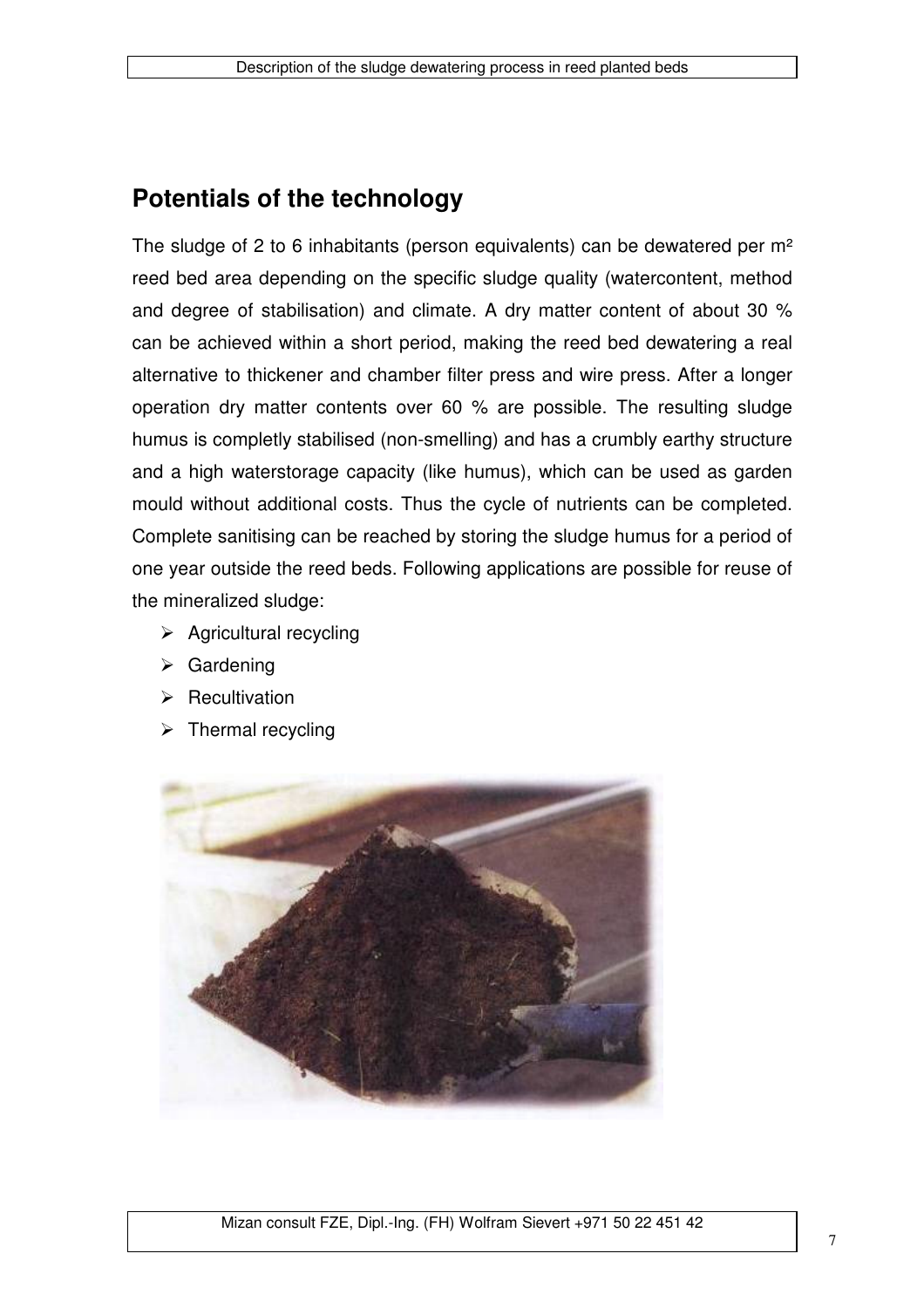**Exisiting plants** 



Actually > 100 plants running in Germany with a complete capacity of more than 1 Mio PE



Sewage sludge dewatering in Al Salt, Jordan, Pilot System 4 x 160 m², 2011-2013

*Tests in hot climate (Aegypt, Thailand, Jordan and U.A.E.) have proved that this technology has a much higher efficency under hot climate conditions then in Europe, because of higher evapotranspiration, faster microbial dismantling, longer period of vegetation and the faster and stronger groth of the reeds.* 



Sludge mineralization reed bed for Six Senses Resort in Zighy Bay, Oman (300 cbm sewage per day)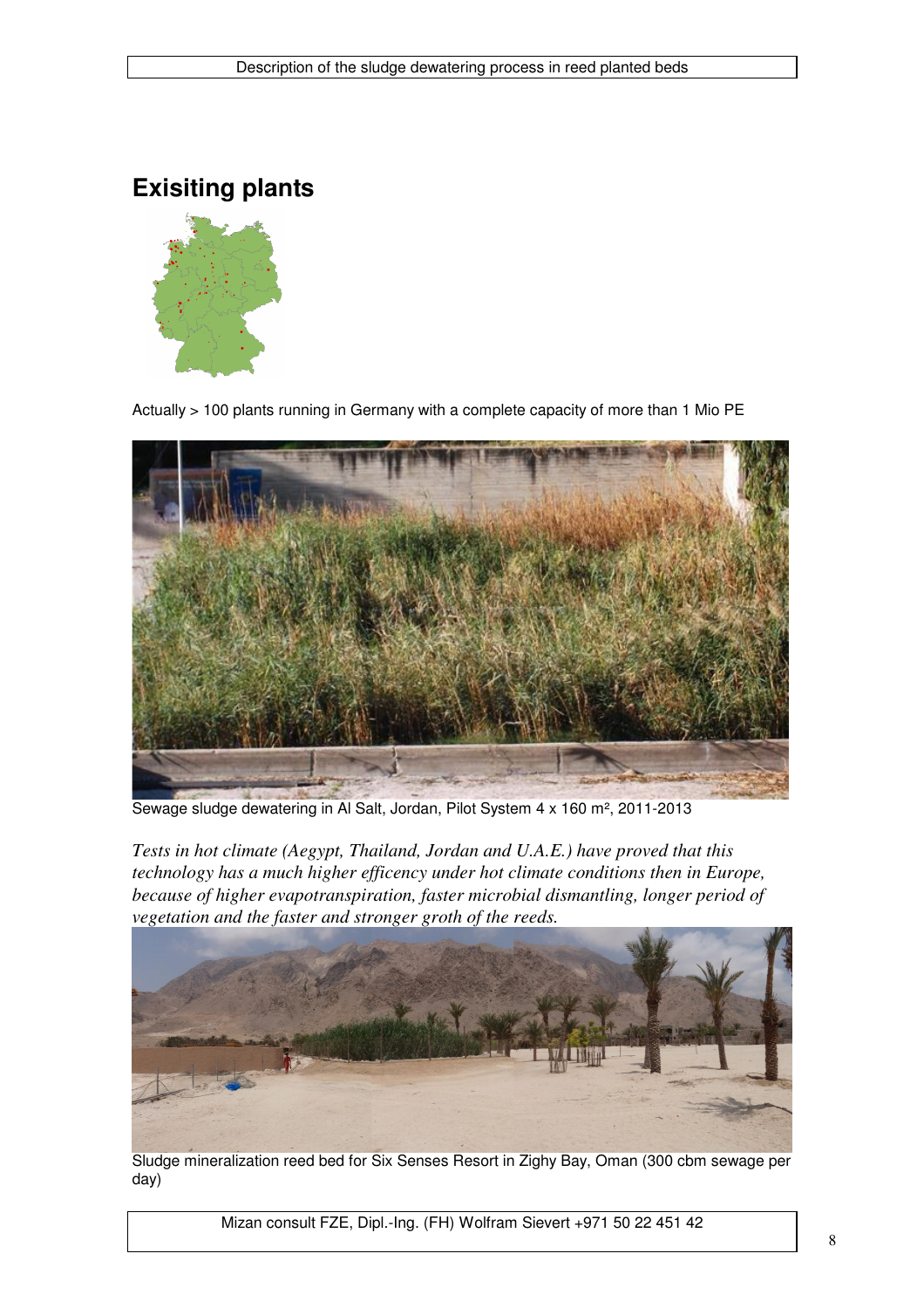# **Costs of investment and operation**

Costs of investment and particularly of operation are comparably low, which is the main advantage to mechanical sludge dewatering technologies. Economic efficiency calculations demonstrate in most cases a considerable potential for economisation.

## **Summary**

The reed bed dewatering sewage sludge technology leads after 4 to 12 years operation to a sludge humus, which offers many applications for an economically resonable recycling of the earthy material.

The reed bed dewatering contributes new ways of medium-term and long-term disposal possibilities giving the municipalities or industrial operators certainty considering growing restrictions by legislation for agricultural reuse.

This natural sludge processing method offers ecological advantages like gravity dewatering, reed induced mineralization and evapotranspiration, which positively influence the energy balance.

The method works without chemical additives like polymers as conditioner.

The reed bed treatment is economically efficient compared to conventional mechanical technologies.

No sludge storage or thickening required.

No odor will arise, because the dewatering and mineralization process is running completely under aerobic conditions.

Wildlife enhancement is an important secondary goal of reed bed treatment systems.